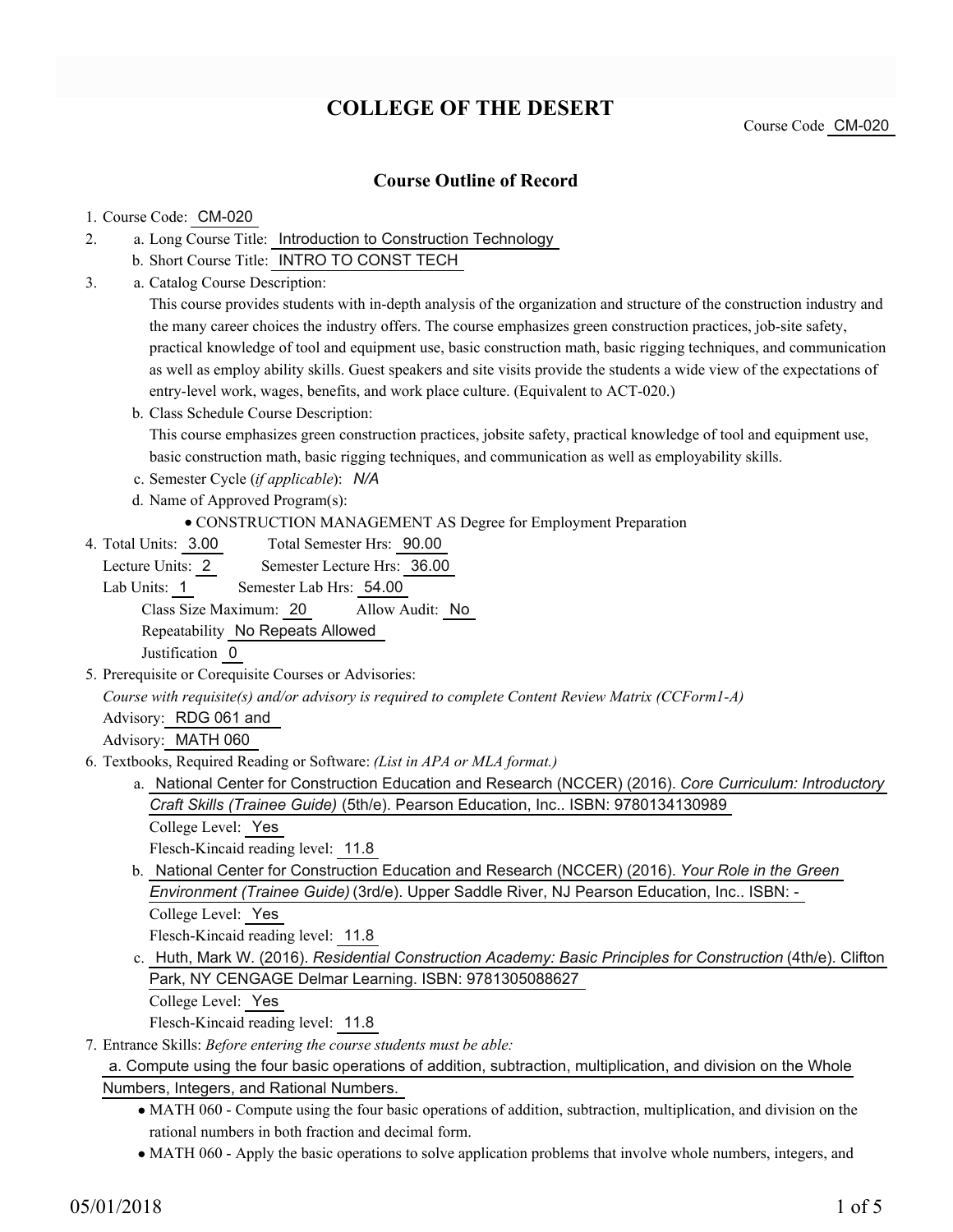## CM 020-Introduction to Construction Technology

rational numbers.

- b. Apply the order of operations to simplify expressions involving several operations.
	- MATH 060 Apply the order of operations to simplify expressions involving several operations using rational numbers.
- c. Comprehend the concept of a fraction as a part of a whole.
- MATH 060 Apply methods of conversion between percents, decimals, and fractions.
- d. Know the concept of a ratio and use ratios to solve proportion problems.
	- MATH 060 Use the concept of ratio to determine the solution to a proportion problem.
- e. Comprehend percents and convert between percents, decimals, and fractions.
	- MATH 060 Apply methods of conversion between percents, decimals, and fractions.

f. Recognize and convert between units of measurements in both the American and metric system, especially units of length, volume, and weight.

MATH 060 - Recognize and convert between units of measurements in the American and metric systems.

- g. Use basic concepts and formulas from geometry, including perimeter, area, and volume.
	- MATH 060 Use concepts and formulas from geometry.

#### h.

Use various reading strategies to prepare, read and comprehend expository text.

• RDG 061 - Use SQ3R &/or SOAR along with outlining, note-taking, mapping summarizing and other strategies to prepare, read, & comprehend expository text.

i.

Read a variety of texts fluently.

RDG 061 - Read a variety of texts fluently.

### j.

Write organized summaries  $\&$  reactions that capture main idea and supporting details.

• RDG 061 - Write organized summaries & reactions that capture main idea and supporting details.

#### k.

Understand multiple word meanings, uses  $\&$  synonyms

• RDG 061 - Understand multiple word meanings, uses & synonyms

### 8. Course Content and Scope:

#### Lecture:

- 1. Overview of construction industry and closer examinations of individual trade expectations.
- 2. Construction safety hazard recognition and OSHA regulations.
- 3. Overview of green construction practices.
- 4. Introduction to basic construction math.
- 5. Hand and power tool identification and proper use.
- 6. Overview of basic rigging.
- 7. Communication skills
- 8. Employability skills

#### Lab: *(if the "Lab Hours" is greater than zero this is required)*

- a. Site visits
- b. Safety demonstration
- c. Hand tool usage and demonstration
- d. Power tool usage and demonstration
- e. Basic rigging demonstration
- f. Mock-up interviews
- 9. Course Student Learning Outcomes:

1. Explain the purpose of Occupational Safety and Health Administration (OSHA) and their regulations for the construction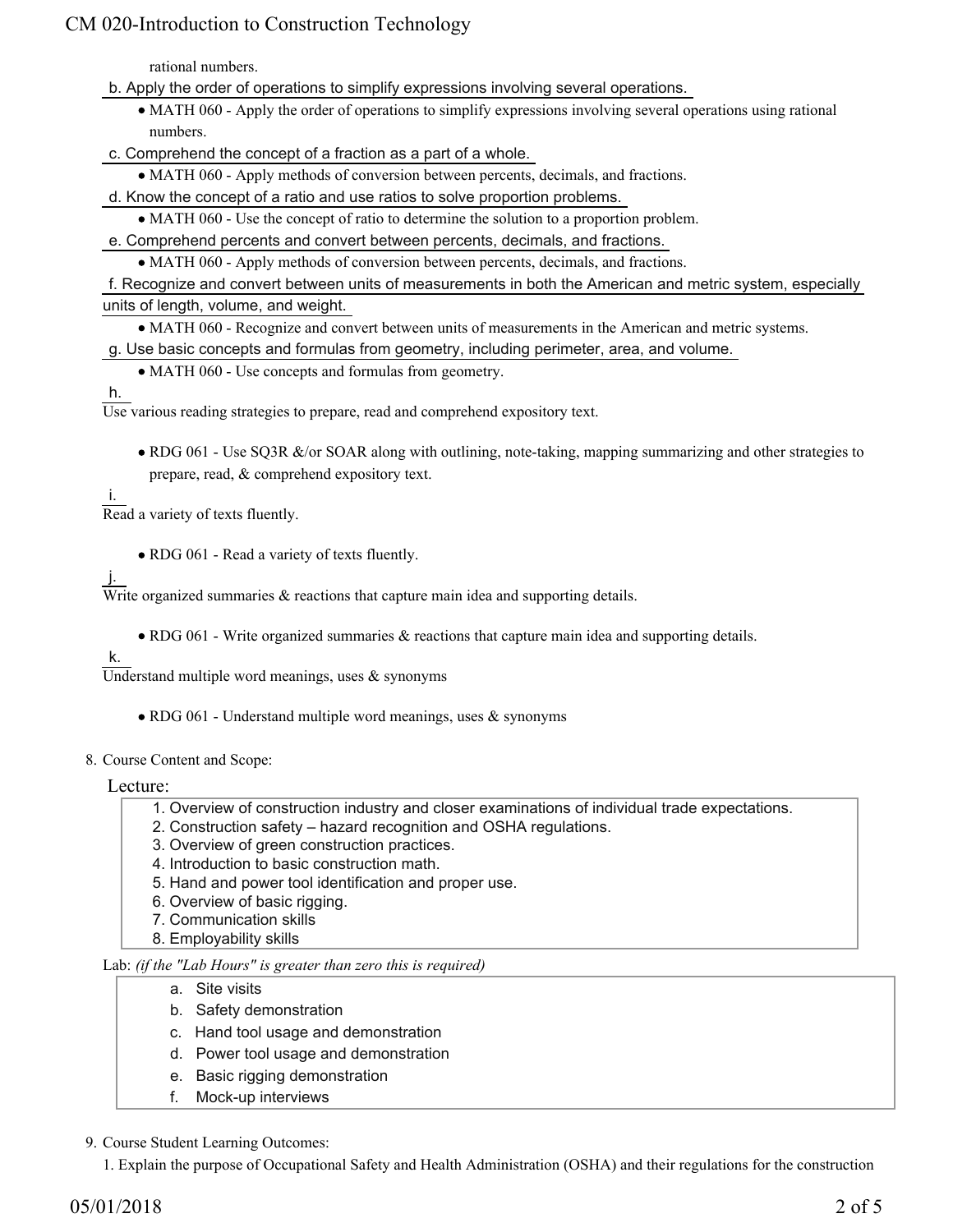## CM 020-Introduction to Construction Technology

industry.

- 2. Use hand and power tools commonly found in the construction workplace.
- 3. Recognize alternative construction practices to reduce the impact of construction on the environment.
- 4. Develop interrelationship and leadership skills in a team scenario.
- 10. Course Objectives: Upon completion of this course, students will be able to:
	- a. Discuss the apprenticeship requirements and responsibilities for a variety of construction trades.
	- b. List the various career paths in the construction industry.
	- c. Discuss common safety hazards on construction sites.

d. Explain the purpose of Occupational Safety and Health Administration (OSHA) and their regulations for the construction industry.

- e. Identify various hand tools used in the construction industry.
- f. Utilize various hand tools.
- g. Identify various power tools used in the construction industry.
- h. Utilize various power tools.
- i. Discuss green construction practices.
- j. Discuss green building rating system.
- k. Understand the impact of construction to the environment.
- l. Discuss alternative construction practices to reduce the impact of construction to the environment.

m. Solve simple arithmetic functions including addition, subtraction, multiplication, and division of whole numbers, fractions, and decimals.

- n. Demonstrate fluency reading a tape measure.
- o. Recognize and measure basic geometric shapes commonly used in the construction industry.
- p. Identify and describe the use of slings and common rigging hardware.
- q. Describe basic inspection techniques and rejection criteria used for slings and hardware.
- r. Describe basic hitch configurations and their proper connections.
- s. Describe basic load-handling safety practices.
- t. Demonstrate proper use of American National Standards Institute (ANSI) hand signals.
- u. Demonstrate the ability to interpret information and instructions presented in both written and verbal form.
- v. Demonstrate the ability to communicate effectively in on-the-job situations using written and verbal skills.
- w. Demonstrate critical thinking skills and the ability to solve problems using those skills.

x. Demonstrate effective relationship skills with teammates and supervisors, the ability to work on a team, and appropriate leadership skills.

y. Understand workplace issues such as sexual harassment, stress, and substance abuse.

Methods of Instruction: *(Integration: Elements should validate parallel course outline elements)* 11.

- a. Discussion
- b. Laboratory
- c. Lecture
- d. Participation
- Other Methods:

Guest lectures Site visits

12. Assignments: (List samples of specific activities/assignments students are expected to complete both in and outside of class.) In Class Hours: 90.00

Outside Class Hours: 72.00

- a. In-class Assignments
	- 1. Individual projects
	- 2. Small group projects
- b. Out-of-class Assignments
	- 1. Review questions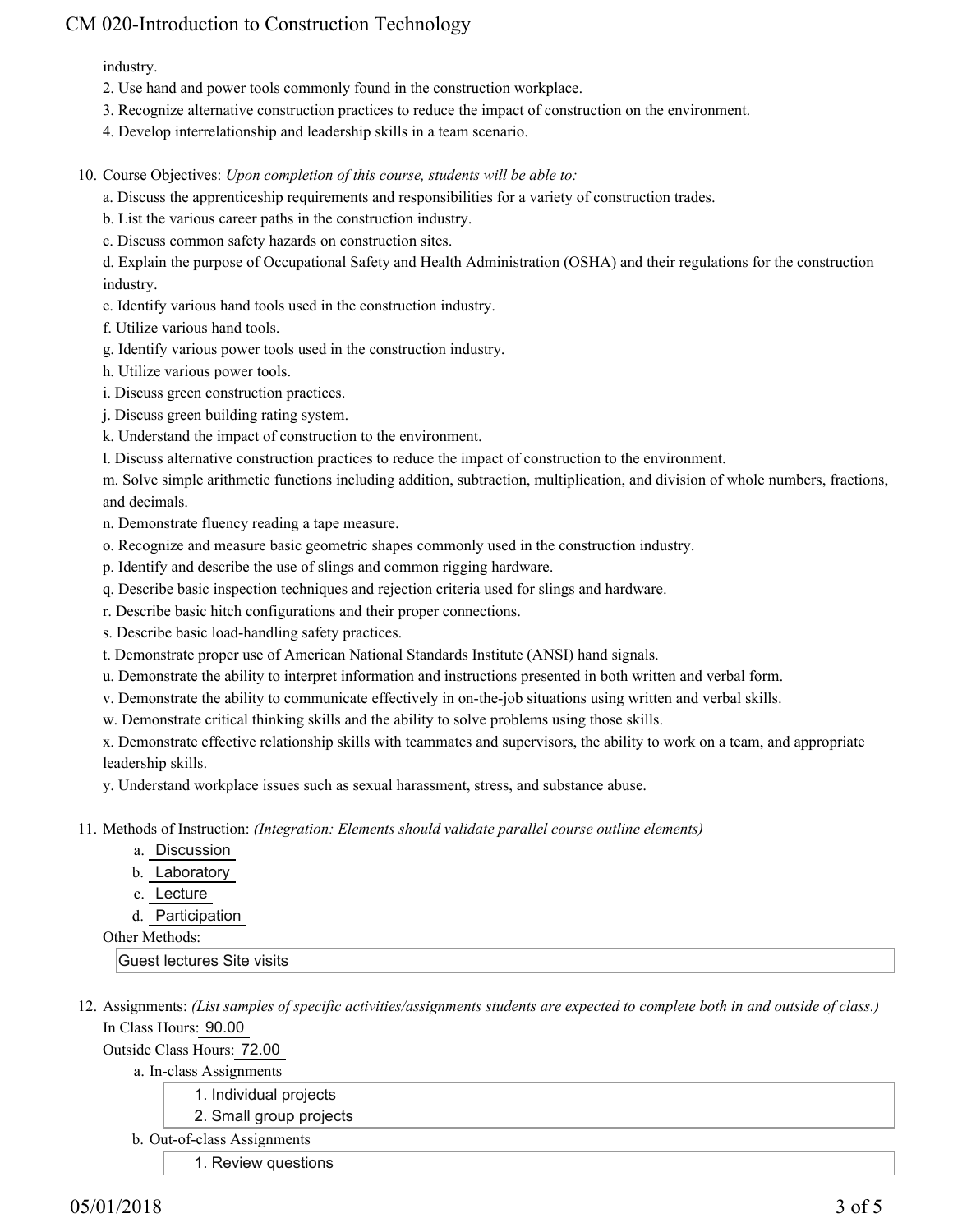| CM 020-Introduction to Construction Technology |  |
|------------------------------------------------|--|
|------------------------------------------------|--|

|     | 'M 020-Introduction to Construction Technology                                                                                                                                                                                                                                                                                                                                                                                                                                                                                                     |                     |
|-----|----------------------------------------------------------------------------------------------------------------------------------------------------------------------------------------------------------------------------------------------------------------------------------------------------------------------------------------------------------------------------------------------------------------------------------------------------------------------------------------------------------------------------------------------------|---------------------|
|     | 2. Vocabulary terms<br>3. Short response papers                                                                                                                                                                                                                                                                                                                                                                                                                                                                                                    |                     |
|     | 13. Methods of Evaluating Student Progress: The student will demonstrate proficiency by:<br>• Written homework                                                                                                                                                                                                                                                                                                                                                                                                                                     |                     |
|     | • True/false/multiple choice examinations<br>Weekly quizzes<br>• Mid-term and final evaluations                                                                                                                                                                                                                                                                                                                                                                                                                                                    |                     |
|     | • Student participation/contribution<br>14. Methods of Evaluating: Additional Assessment Information:                                                                                                                                                                                                                                                                                                                                                                                                                                              |                     |
|     | 15. Need/Purpose/Rationale -- All courses must meet one or more CCC missions.<br>PO - Career and Technical Education<br>Apply critical thinking skills to execute daily duties in their area of employment.<br>Display the skills and aptitude necessary to pass certification exams in their field.<br>Exhibit effective written, oral communication and interpersonal skills.<br>IO - Personal and Professional Development<br>Develop realistic goals.<br>Demonstrate an understanding of ethical issues to make sound judgments and decisions. |                     |
|     | 16. Comparable Transfer Course<br><b>Course Number</b><br><b>Course Title</b><br><b>University System</b><br>Campus                                                                                                                                                                                                                                                                                                                                                                                                                                | <b>Catalog Year</b> |
|     | 17. Special Materials and/or Equipment Required of Students:                                                                                                                                                                                                                                                                                                                                                                                                                                                                                       |                     |
|     | 18. Materials Fees:<br><b>Required Material?</b>                                                                                                                                                                                                                                                                                                                                                                                                                                                                                                   |                     |
|     | <b>Material or Item</b><br><b>Cost Per Unit</b>                                                                                                                                                                                                                                                                                                                                                                                                                                                                                                    | <b>Total Cost</b>   |
|     | 19. Provide Reasons for the Substantial Modifications or New Course:                                                                                                                                                                                                                                                                                                                                                                                                                                                                               |                     |
|     |                                                                                                                                                                                                                                                                                                                                                                                                                                                                                                                                                    |                     |
| 20. | Change the advisory and entrance skills to Reading 061.<br>a. Cross-Listed Course (Enter Course Code): ACT-020<br>b. Replacement Course (Enter original Course Code): N/A                                                                                                                                                                                                                                                                                                                                                                          |                     |
|     | 21. Grading Method (choose one): Letter Grade Only                                                                                                                                                                                                                                                                                                                                                                                                                                                                                                 |                     |